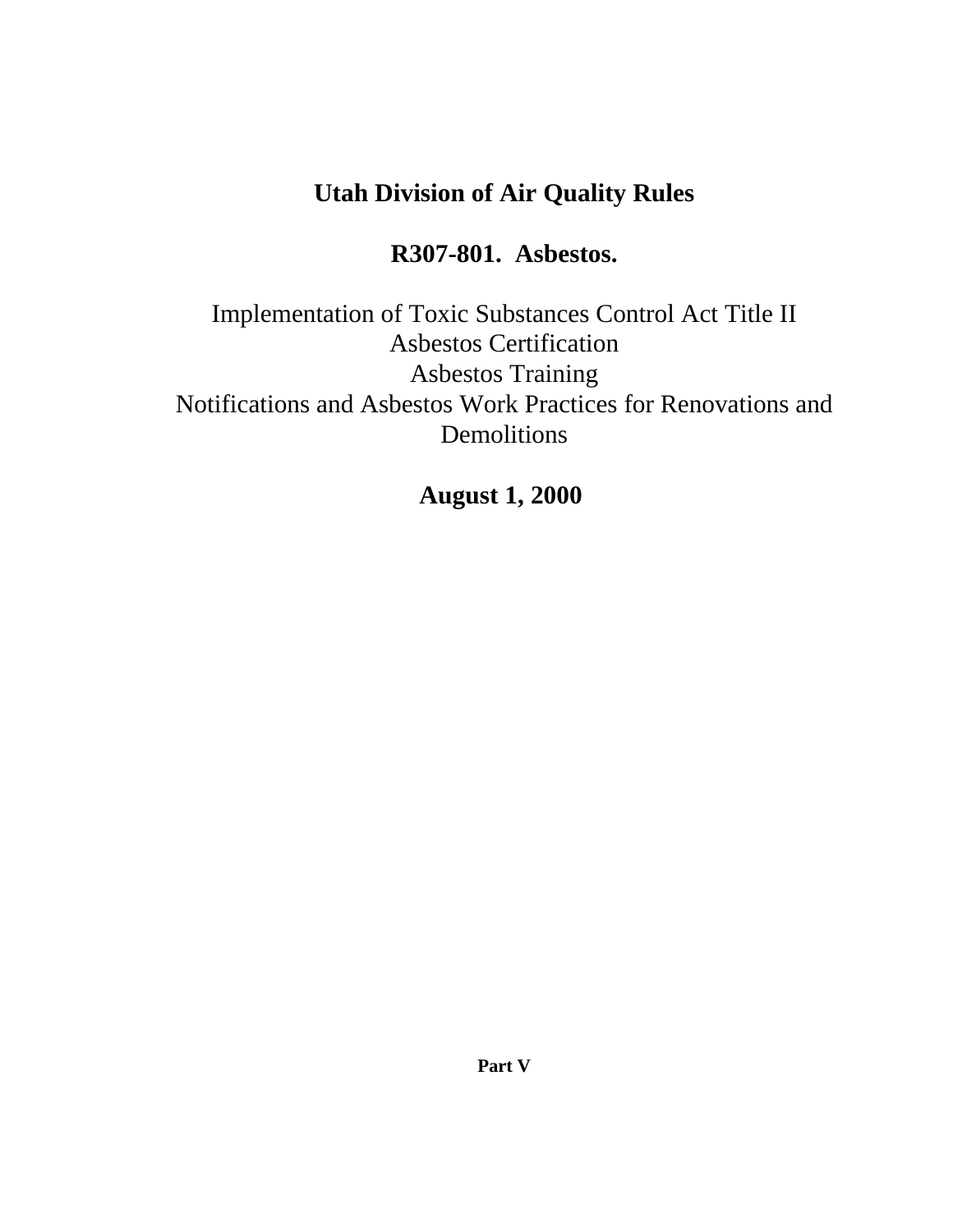# **Table of Contents: R307-801**

| R307-801-7. Denial and Cause for Suspension and Revocation of Company and Individual Certifications. 4 |
|--------------------------------------------------------------------------------------------------------|
|                                                                                                        |
|                                                                                                        |
|                                                                                                        |
| R307-801-11. Renovation and Demolition: Notification and Asbestos Removal Requirements 6               |
|                                                                                                        |
|                                                                                                        |
| (3) Exemptions from using two layers of polyethylene on the walls and the floors  11                   |
|                                                                                                        |
|                                                                                                        |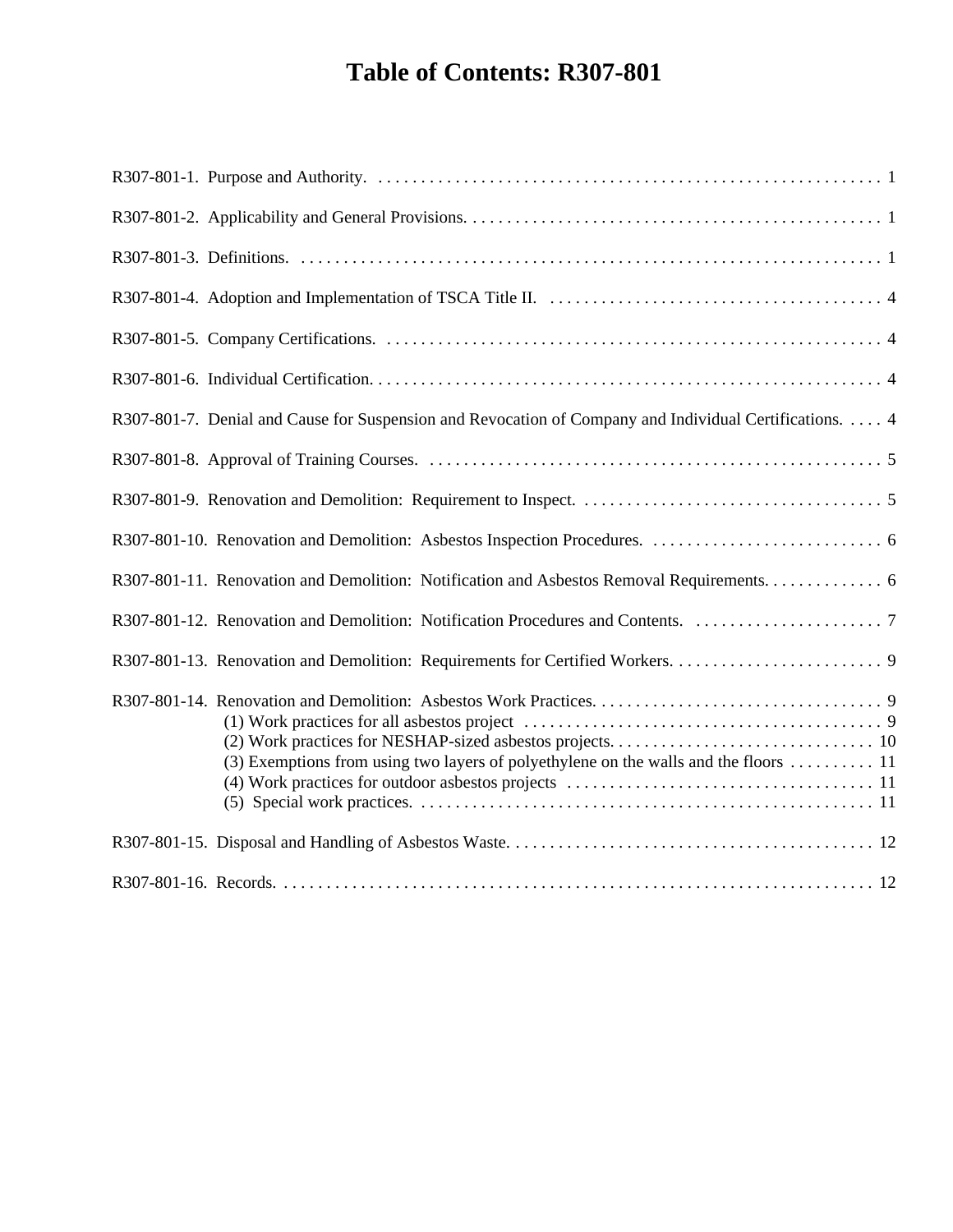#### **R307-801-1. Purpose and Authority.**

Rule R307-801 establishes procedures and requirements for asbestos projects and training programs, procedures and requirements for the certification of persons engaged in asbestos activities, and work practice standards for performing such activities. This rule is promulgated under the authority of 19-2-104(1)(d), (3)(r), (3)(s), (3)(t). Penalties are authorized by 19-2-115.

#### **R307-801-2. Applicability and General Provisions.**

(1) Applicability.

(a) The following persons are operators and are subject to the requirements of R307-801:

(i) Persons who contract for hire to conduct renovation of structures or facilities, or to conduct demolition of structures or facilities, except for residential outbuilding structures of less than 100 square feet;

(ii) Persons who conduct renovation or demolition in areas to which the general public has unrestrained access; or

(iii) Persons who conduct renovation or demolition in school buildings subject to AHERA or who conduct asbestos inspections in structures subject to TSCA Title II.

(b) The following persons are subject to certification requirements:

(i) Persons required by TSCA Title II to be accredited as inspectors, management planners, project designers, supervisors, or workers;

(ii) Persons who work on an asbestos project as workers, supervisors, inspectors, project designers, or management planners; and

(iii) Companies that conduct asbestos projects or inspections, create project designs, or prepare management plans in structures or facilities.

(2) All persons who are required by R307-801 to obtain an approval, certification, determination or notification from the executive secretary must obtain it in writing.

(3) Persons wishing to deviate from the certification, notification, work practice, or other requirements of R307-801 may do so only after requesting and obtaining the written approval of the executive secretary.

#### **R307-801-3. Definitions.**

The following definitions apply to R307-801:

"**Adequately Wet**" means sufficiently mix or penetrate with liquid to prevent the release of particulates. If visible emissions are observed coming from asbestos-containing material, then that material has not been adequately wetted. However, the absence of visible emissions is not sufficient evidence of being adequately wet.

"**Amended Water**" means a mixture of water and a chemical wetting agent that provides control of asbestos fiber release.

"**AHERA**" means the federal Asbestos Hazard Emergency Response Act of 1986 and the Environmental Protection Agency implementing regulations, 40 CFR Part 763, Subpart E - Asbestos-Containing Materials in Schools.

"**Asbestos**" means the asbestiform varieties of serpentine (chrysotile), riebeckite (crocidolite), cummingtonite-grunerite (amosite), anthophyllite, and actinolite-tremolite.

"**Asbestos Containing Material (ACM)**" means any material containing more than one percent (1%) asbestos by the method specified in Appendix A, Subpart F, 40 CFR Part 763 Section 1, Polarized Light Microscopy (PLM), or, if the asbestos content is less than 10%, the asbestos concentration must be determined by point counting using PLM procedure.

"**Asbestos Inspection**" means any activity undertaken to determine the presence or location, or to assess the condition, of asbestos-containing material or suspected asbestos-containing material, whether by visual or physical examination, or by taking samples of the material. This term includes re-inspections of the type described in AHERA, 40 CFR 763.85(b), of known or assumed asbestoscontaining material which has been previously identified. The term does not include the following:

(a) Periodic surveillance of the type described in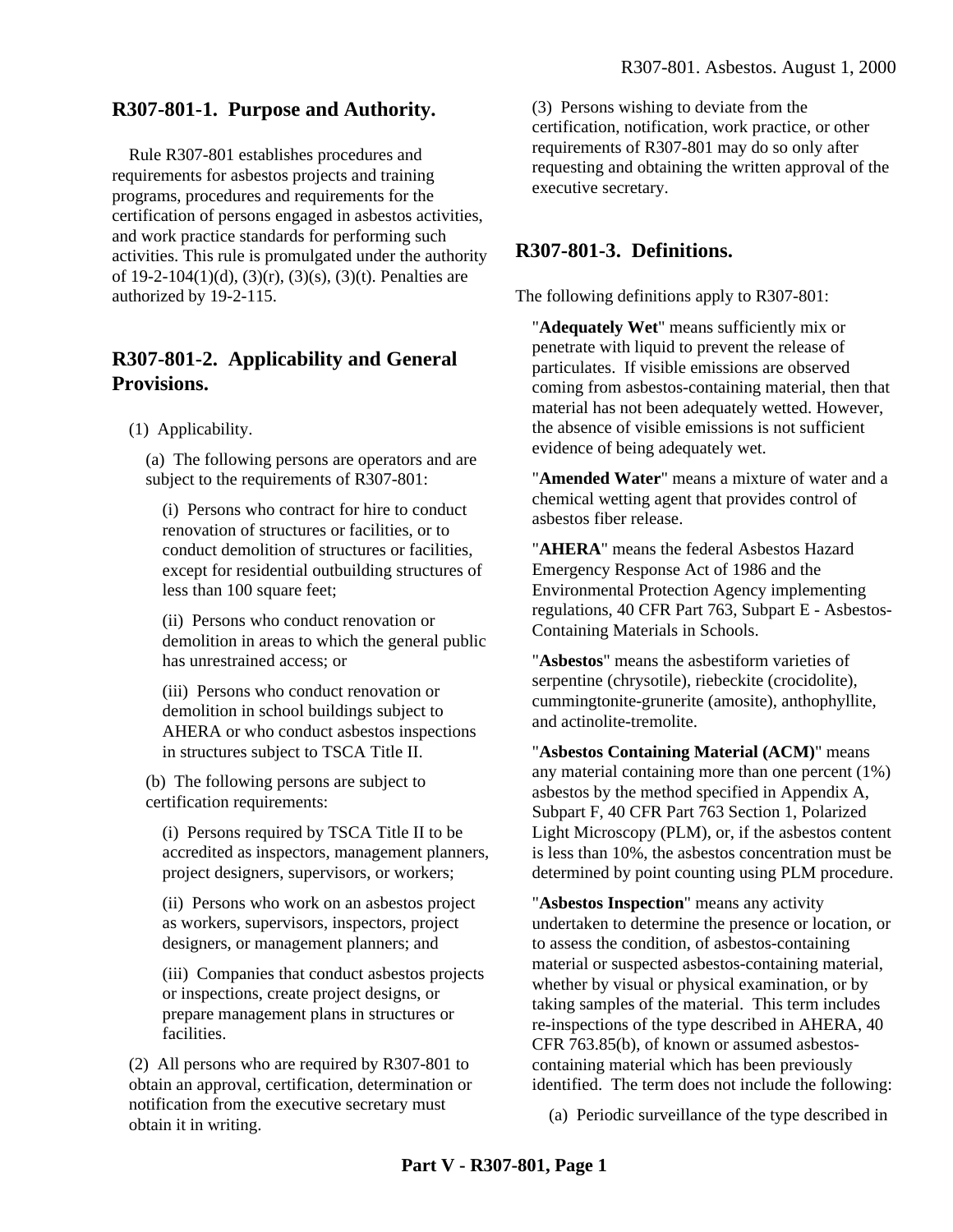AHERA, 40 CFR 763.92(b), solely for the purpose of recording or reporting a change in the condition of known or assumed asbestoscontaining material;

(b) Inspections performed by employees or agents of federal, state, or local government solely for the purpose of determining compliance with applicable statutes or regulations; or

(c) Visual inspections of the type described in AHERA, 40 CFR 763.90(i), solely for the purpose of determining completion of response actions.

"**Asbestos Project**" means any activity involving the removal, renovation, repair, demolition, salvage, disposal, cleanup, or other disturbance of regulated asbestos-containing material greater than small scale short duration.

"**Asbestos Removal**" means the stripping of friable asbestos-containing material from surfaces or components of a structure or taking out structural components that contain or are covered with friable ACM from a structure.

"**Asbestos Survey Report**" means a written report as specified in R307-801-10(6) describing an asbestos inspection performed by a certified asbestos inspector.

"**Asbestos Waste**" means any waste that contains asbestos. This term includes filters from control devices, friable asbestos-containing waste material, and bags or other similar packaging contaminated with asbestos. As applied to demolition and renovations, this term includes materials contaminated with asbestos including disposable equipment and clothing.

"**Containerized**" means sealed in a leak-tight and durable container.

"**Debris**" means asbestos-containing material that has been dislodged and has fallen from its original substrate and position or which has fallen while remaining attached to substrate sections or fragments, and is friable or regulated in its current condition.

"**Demolition**" means the wrecking, salvage, or removal of any load-supporting structural member of a structure together with any related handling operations, or the intentional burning of any

structure. This includes the moving of an entire building.

"**Disturb**" means to disrupt the matrix of ACM or regulated asbestos-containing material, crumble or pulverize ACM or regulated asbestos-containing material, or generate visible debris from ACM or regulated asbestos-containing material.

"**Division**" means the Division of Air Quality.

"**Emergency Renovation Operation**" means any asbestos project which was not planned and results from a sudden, unexpected event that, if not immediately attended to, presents a safety or public health hazard, is necessary to protect equipment from damage, or is necessary to avoid imposing an unreasonable financial burden as determined by the Division. This term includes operations necessitated by non-routine failure of equipment and does not include situations caused by the lack of planning.

"**Encapsulant**" means a permanent coating applied to the surface of friable ACM for the purpose of preventing the release of asbestos fibers. The encapsulant creates a membrane over the surface (bridging encapsulant) or penetrates the material and binds its components together (penetrating encapsulant).

"**Facility**" means any institutional, commercial, public, industrial, or residential structure, installation, or building, including any structure, installation, or building containing condominiums or individual dwelling units operated as a residential co-operative; any ship; and any active or inactive waste disposal site. For purposes of this definition, any building, structure, or installation that contains a loft used as a dwelling is not considered a residential structure, installation, or building. Any structure, installation or building that was previously subject to the NESHAP is not excluded, regardless of its current use or function. Public building and commercial building have the same meanings as they do in TSCA Title II.

"**Friable Asbestos Containing Material (Friable ACM)**" means any asbestos-containing material that, when dry, can be crumbled, pulverized, or reduced to powder by hand pressure.

"**Glovebag**" means an impervious plastic bag-like enclosure, not more than a 60 x 60 inches, affixed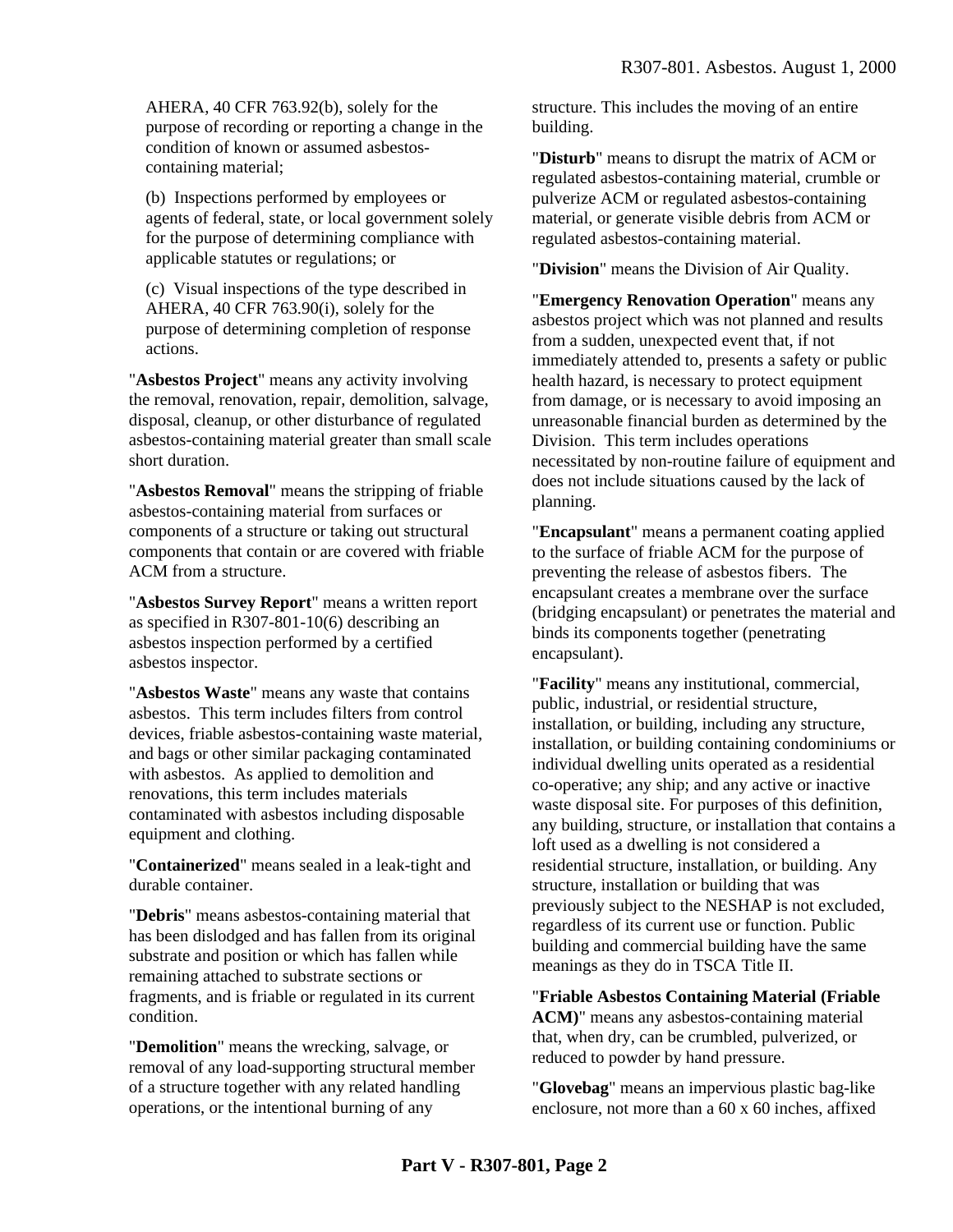around an asbestos-containing material, with glovelike appendages through which material and tools may be handled.

"**HEPA Filtration**" means the high efficiency particulate air filtration found in respirators and vacuum systems capable of filtering particles greater than 0.3 micron in diameter with 99.97% efficiency, designed for use in asbestos-contaminated environments.

"Inaccessible" means in a physically restricted or obstructed area or covered in such a way that detection or removal is prevented or severely hampered.

"**Management Plan**" means a document that meets the requirements of AHERA for management plans for asbestos in schools.

"**Management Planner**" means a person who prepares a management plan for a school building subject to AHERA.

"**Model Accreditation Plan (MAP)**" means 40 CFR Part 763, Subpart E, Appendix C, Asbestos Model Accreditation Plan.

"**NESHAP**" means the National Emission Standards for Hazardous Air Pollutants, 40 CFR Part 61, Subpart M, the National Emission Standard for Asbestos.

"**NESHAP Amount**" means combined amounts in a project that total:

(a) 260 linear feet (80 meters) of pipe covered with RACM;

(b) 160 square feet (15 square meters) of RACM used to cover or coat any duct, boiler, tank, reactor, turbine, equipment, structure, structural member, or structural component; or

(c) 35 cubic feet (one cubic meter) of RACM removed from structural members or components where the length and area could not be measured previously.

"**NESHAP-Sized Asbestos Project**" means any asbestos project that involves at least a NESHAP amount of ACM.

"**Regulated Asbestos-Containing Material (RACM)**" means friable ACM, Category I nonfriable ACM that has become friable, Category I nonfriable ACM that will be or has been subjected

to sanding, grinding, cutting, or abrading, or Category II nonfriable ACM that has a high probability of becoming or has become crumbled, pulverized, or reduced to powder by the forces expected to act on the material in the course of demolition or renovation operations.

"**Renovation**" means the alteration in any way of one or more structural components, excluding demolition.

"**Small-Scale, Short-Duration (SSSD) Asbestos Project**" means an asbestos project that removes or disturbs less than 3 square feet or 3 linear feet of RACM in a facility or structure.

"**Strip**" means to take off ACM from any part of a structure or structural component.

"**Structural Component**" means any pipe, duct, boiler, tank, reactor, turbine, or furnace at or in a structure, or any structural member of the structure.

"**Structural Member**" means any load-supporting member of a structure, such as beams and loadsupporting walls or any non-load-supporting member, such as ceilings and non-load-supporting walls.

"**Structure**" means, for the purposes of R307-801, any institutional, commercial, residential, or industrial building, equipment, building component, installation, or other construction.

"**TSCA Accreditation**" means successful completion of training as an inspector, management planner, project designer, contractor-supervisor, or worker, as specified in the TSCA Title II.

"**TSCA Title II**" means 15 U.S.C. 2601 et seq., Toxic Substances Control Act, Subchapter II - Asbestos Hazard Emergency Response, and 40 CFR Part 763, Subpart E - Asbestos-Containing Materials in Schools, including appendices, as in effect on July 1, 1999.

"**Unrestrained Access**" means without fences, closed doors, personnel, or any other method intended to restrict public entry.

"**Waste Generator**" means any owner or operator of an asbestos project covered by R307-801 whose act or process produces asbestos waste.

"**Working Day**" means Monday through Friday and includes holidays that fall on any of the days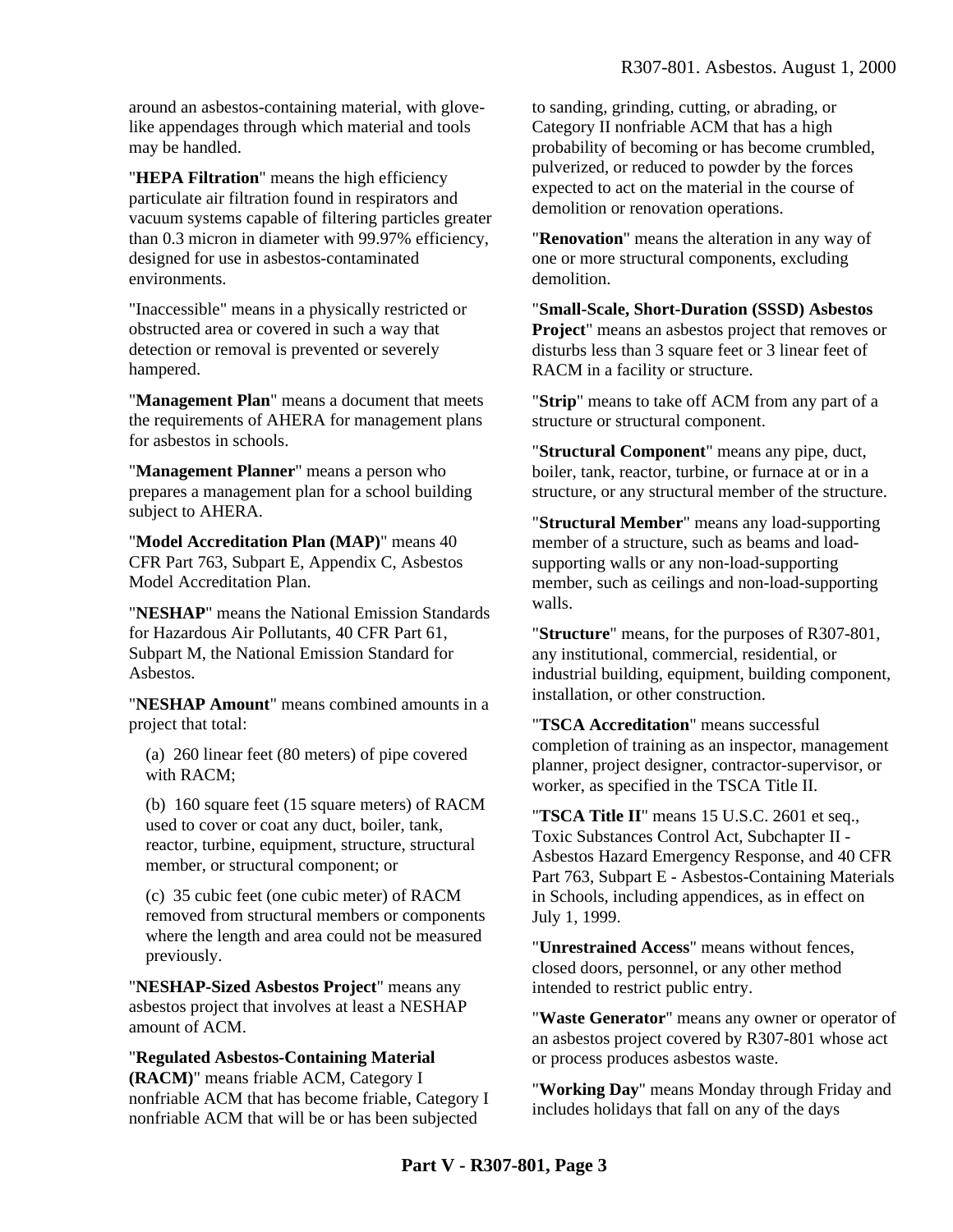Monday through Friday.

#### **R307-801-4. Adoption and Implementation of TSCA Title II.**

(1) The provisions of TSCA Title II are adopted and incorporated herein by reference.

(2) Implementation of the provisions of 40 CFR Part 763, Subpart E, except for the Model Accreditation Plan, shall be limited to those provisions for which the EPA has waived its requirements in accordance with 40 CFR Subpart 763.98, Waiver; delegation to State, as published at 52 FR 41826, (October 30, 1987).

### **R307-801-5. Company Certifications.**

(1) All persons must have an Asbestos Company Certification before contracting for hire to conduct asbestos inspections, create management plans, create project designs, monitor asbestos projects, or to remove or otherwise disturb more than the SSSD amount of asbestos.

(2) To obtain Utah Asbestos Company Certification, all persons shall submit a completed application for certification on a form provided by the executive secretary.

(3) Unless revoked or suspended, a company certification shall remain in effect until the end of the calender year in which it was issued.

#### **R307-801-6. Individual Certification.**

(1) To obtain certification as a worker, supervisor, inspector, project designer, or management planner, each person shall first:

(a) Provide personal identifying information;

(b) Pay the appropriate fee;

(c) Fill out the appropriate form provided by the executive secretary;

(d) Provide certificates of initial and current training that demonstrate accreditation in the corresponding discipline. Any of the following TSCA accreditation courses is acceptable unless the executive secretary has determined that the course does not meet the requirements of TSCA accreditation training required by R307-801: courses approved by the executive secretary, approved in a state that has a Contractor Accreditation Program that meets the TSCA Title II Appendix C Model Plan, or approved by EPA under TSCA Title II.

(2) Duration and Renewal of Certification.

(a) Unless revoked or suspended, a certification shall remain in effect until the expiration date of the current certificate of TSCA accreditation for the specific discipline.

(b) To renew certification, the individual shall first:

(i) Submit a completed application for renewal on a form provided by the executive secretary; and

(ii) Submit a current certificate of TSCA accreditation for initial or refresher training in the appropriate discipline.

### **R307-801-7. Denial and Cause for Suspension and Revocation of Company and Individual Certifications.**

(1) An application for certification may be denied if the individual, applicant company, or any principle officer of the applicant company has a documented history of noncompliance with the requirements, procedures, or standards established by R307-801, R307-214, which incorporates 40 CFR Part 61, Subpart M, the National Emission Standard for Asbestos, AHERA, or with the requirements of any other entity regulating asbestos activities and training programs.

(2) The executive secretary may revoke or suspend any certification based upon documented violations of any requirement of R307-801, AHERA, or 40 CFR Part 61, Subpart M, including but not limited to:

(a) Falsification of or knowing omission in any written submittal required by those regulations;

(b) Permitting the duplication or use of a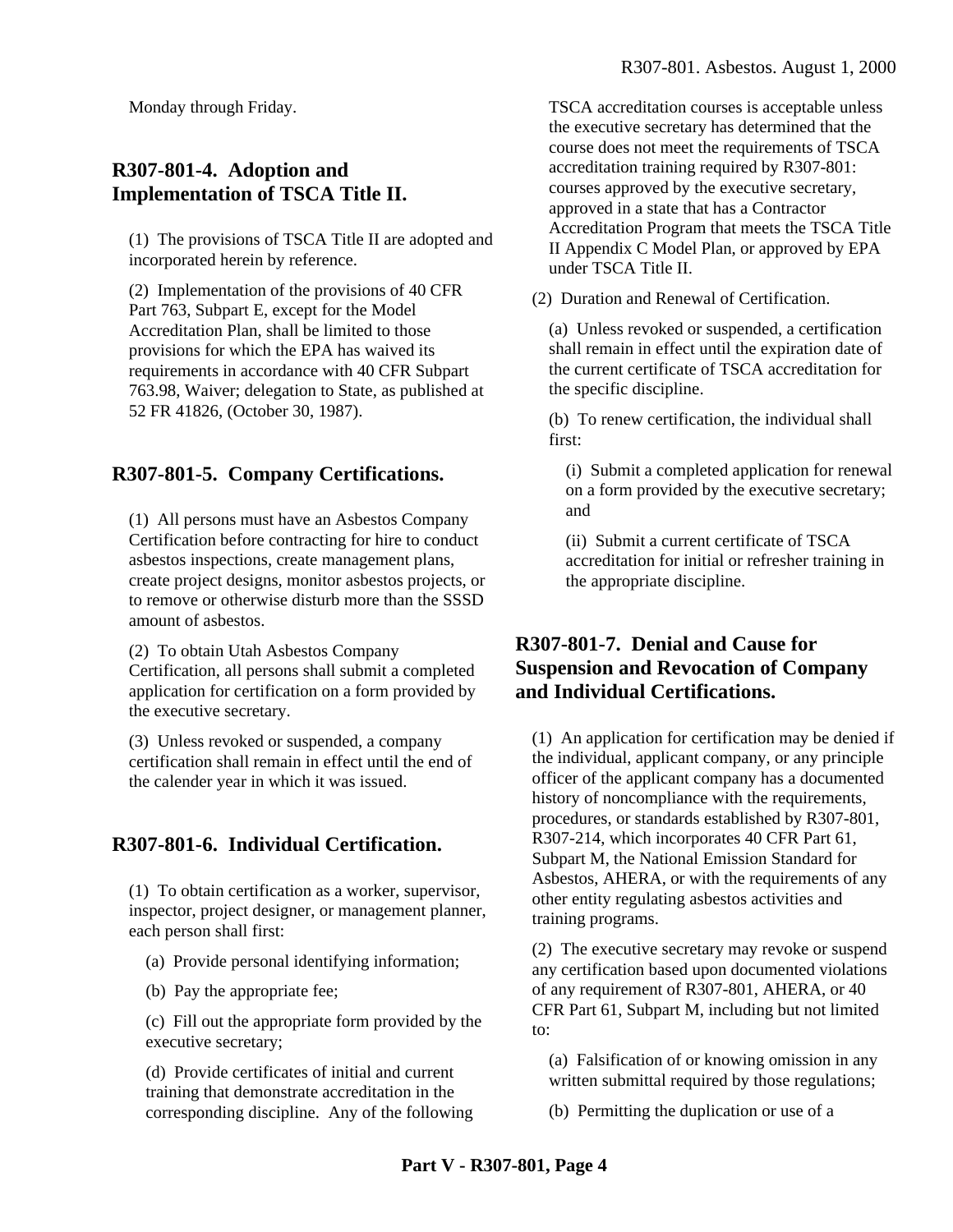certificate or TSCA accreditation for the purpose of preparing a falsified written submittal; or

(c) Repeated work practice violations.

## **R307-801-8. Approval of Training Courses.**

(1) To obtain approval of a training course, the course provider shall first provide a written application to the executive secretary that includes:

(a) Name, address, phone number, and institutional affiliation of person sponsoring the course;

(b) The course curriculum;

(c) A letter that clearly indicates how the course meets the Model Accreditation Plan and R307- 801 requirements for length of training in hours or days, amount and type of hands-on training, examinations, including length, format, example of examination or questions, and passing scores, and topics covered in the course;

(d) A copy of all course materials, including student manuals, instructor notebooks, handouts, etc.;

(e) Names and qualifications of all course instructors, including all academic credentials and field experience in asbestos abatement; and

(f) Description and an example of numbered certificates issued to students who attend the course and pass the examination. The certificate shall include a unique certificate number, the name of the student and the course completed, the dates of the course and the examination, an expiration date one year from the date the student completed the course and examination, the name, address, and telephone number of the training provider that issued the certificate, and a statement that the person receiving the certificate has completed the requisite training for TSCA accreditation.

(2) To maintain approval of a training course, the course provider shall:

(a) Provide training that meets the requirements of R307-801 and the MAP;

(b) Provide the executive secretary with the names, social security numbers or governmentissued picture identification card number, and certificate numbers of all persons successfully completing the course within 30 days of successful completion;

(c) Keep the records specified for training providers in the MAP for three years;

(d) Permit the executive secretary or authorized representative to attend, evaluate and monitor any training course without receiving advance notice from the executive secretary and without charge to the executive secretary; and

(e) Notify the executive secretary of any new course instructor 10 working days prior to the day the new instructor presents or teaches any course for TSCA Accreditation purposes. The notification shall include:

(i) Name and qualifications of each course instructors, including all academic credentials and field experience in asbestos abatement; and

(ii) A list of the courses or specific topics that will be taught by the instructor.

(3) All course providers that provide an AHERA training course or refresher course in the state of Utah shall:

(a) Notify the executive secretary of the location, date, and time of the course at least ten days before the first day of the course;

(b) Update the notification as soon as possible, and no later than the original course date, if the course is rescheduled or cancelled before the course is held; and

(c) Allow the executive secretary to conduct an audit of any course provided to determine whether the course provider meets the requirements of the MAP and of R307-801.

# **R307-801-9. Renovation and Demolition: Requirement to Inspect.**

(1) Except as described in (2) below, the operator shall ensure that the structure or facility to be demolished or renovated is inspected for ACM by an inspector certified under the provisions of R307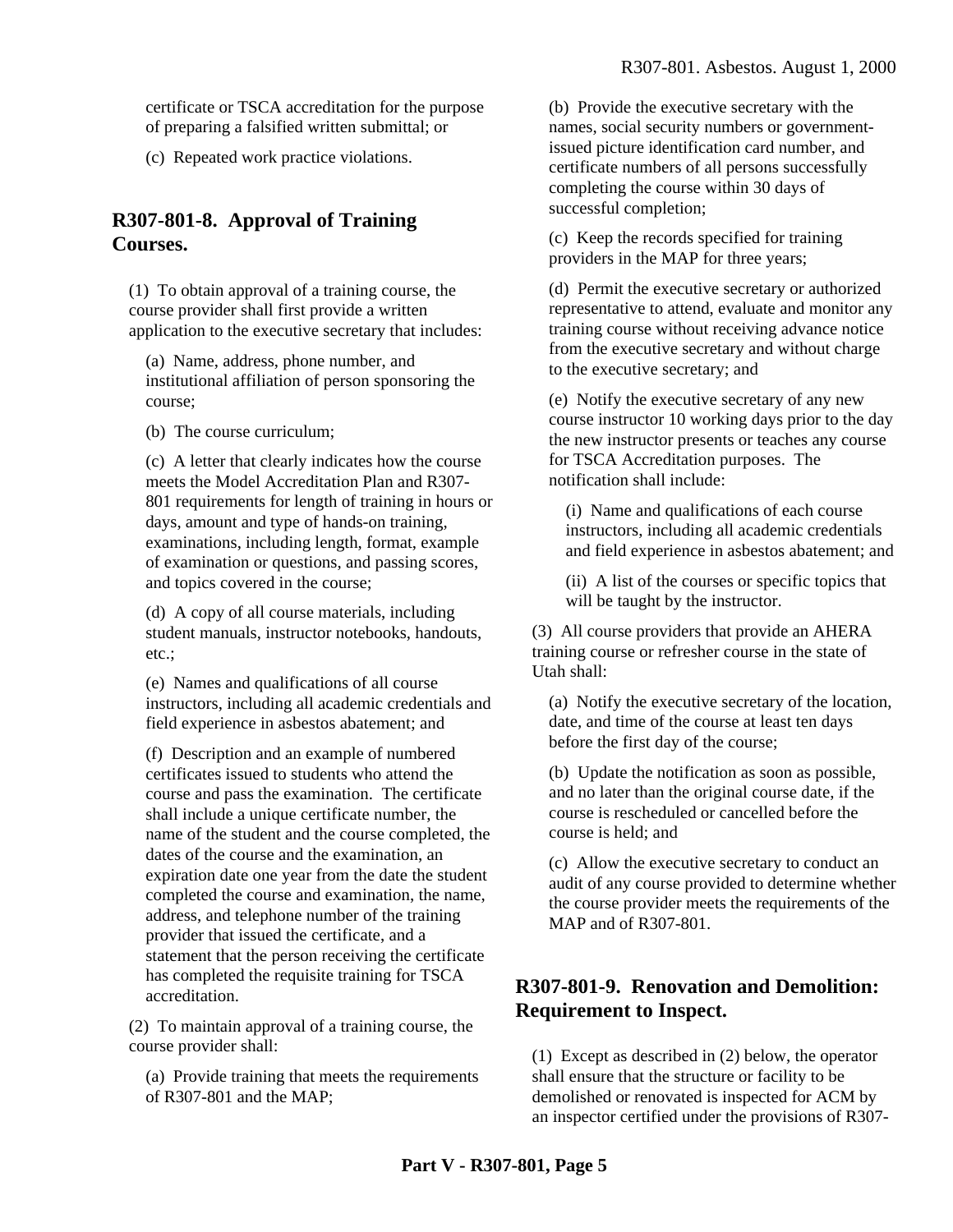801-6. An asbestos survey report shall be generated according to the provisions of R307-801-10. The operator shall make the asbestos survey report available on site to all persons who have access to the site for the duration of the renovation or demolition activities, and to the executive secretary upon request.

(2) If the structure has been ordered to be demolished because it is found by a local jurisdiction to be structurally unsound and in danger of imminent collapse, the operator may demolish the structure without having the structure or facility inspected for asbestos. If no asbestos inspection is conducted, the operator shall ensure that all resulting demolition debris is disposed of as asbestos waste, according to R307-801-15. If the demolition debris cannot be containerized, the operator shall obtain approval for an alternative procedure from the executive secretary.

# **R307-801-10. Renovation and Demolition: Asbestos Inspection Procedures.**

Asbestos inspectors shall use the following procedures when conducting an asbestos inspection of facilities to be demolished or renovated.

(1) Determine the scope of demolition or renovation activities.

(2) Inspect the affected facility or part of the facility where the demolition or renovation operation will occur.

(3) Identify all accessible suspect ACM building materials in the affected facility or part of the facility where the demolition or renovation operation will occur.

(4) Follow a sampling method approved by the executive secretary, to demonstrate that suspect ACM does not contain asbestos.

(5) Assume that unsampled suspect ACM contains asbestos and is ACM; and

(6) Complete an asbestos survey report containing all of the following information in a format approved by the executive secretary:

- (a) A brief description of the affected area;
- (b) A list of all suspect materials identified in the

affected area. For each suspect material provide the following information:

(i) The amount of material in linear feet, square feet, or cubic yards;

(ii) A clear description of the distribution of the material in the affected area;

(iii) A statement of whether the material was assumed to contain asbestos, sampled and shown to contain asbestos, or sampled and demonstrated to not contain asbestos; and

(iv) A determination of whether the material is RACM or may become RACM when subjected to the proposed renovation or demolition activities.

(c) A list of samples collected from suspect materials in the affected area. For each sample provide the following information:

(i) Which suspect material, in the above list, the sample represents;

(ii) A clear description of the original location of the sample;

(iii) The types of analyses performed on the sample;

(iv) The amounts of each type of asbestos in the sample as indicated by the analytical results.

(d) A list of potential locations of suspect materials that were not accessible to inspection that may be part of the affected area.

(7) Floor plans or architectural drawings and similar representations may be used to aid in conveying the location of suspect materials or samples, but if so, they must be appended to the asbestos survey report.

## **R307-801-11. Renovation and Demolition: Notification and Asbestos Removal Requirements.**

(1) Demolitions.

(a) If the amount of RACM in the structure is less than the SSSD amount, the operator shall submit a notification of demolition at least 10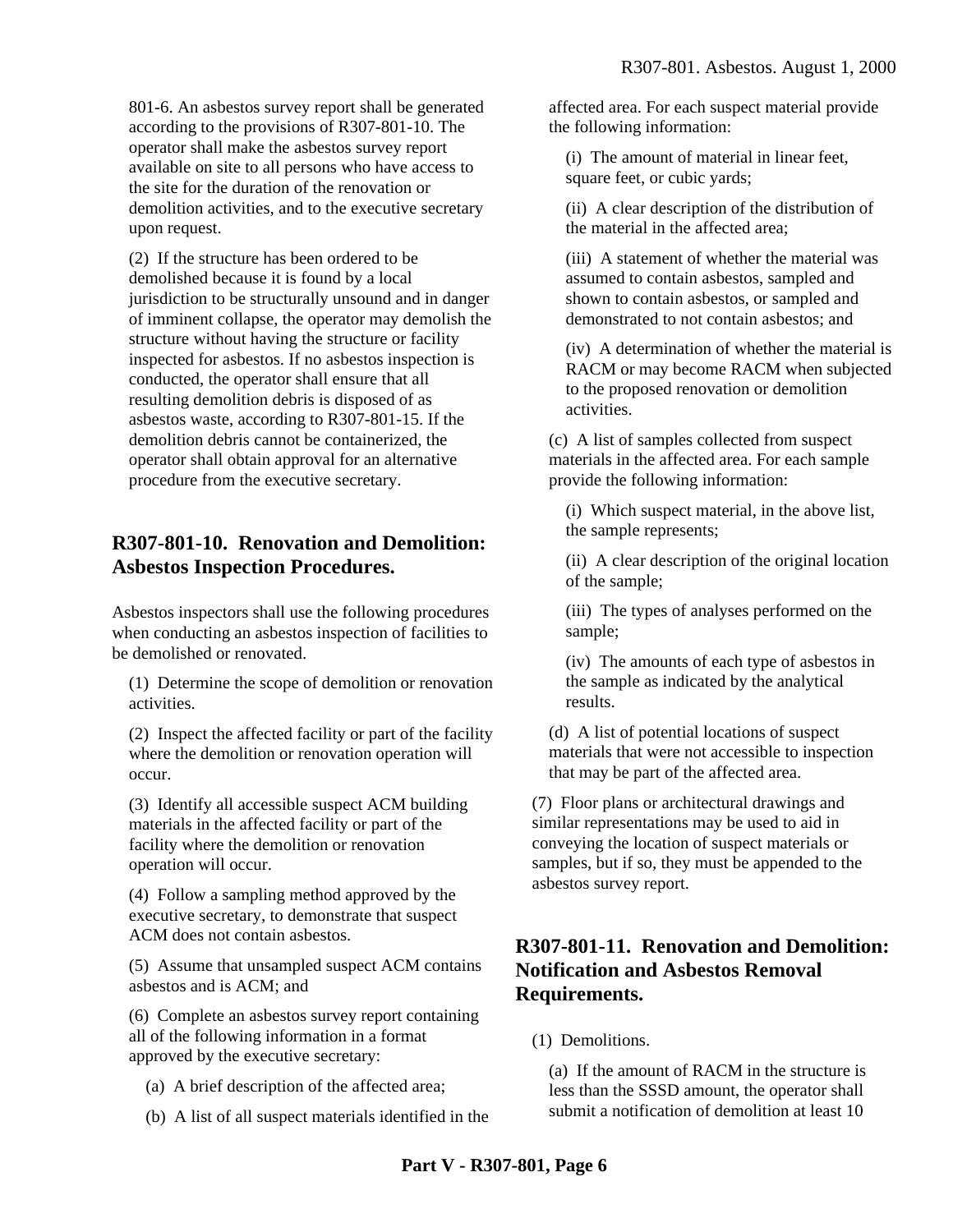working days before the start of demolition, and remove the RACM before commencing demolition.

(b) If the amount of RACM in the structure is greater than or equal to the SSSD amount but less than the NESHAP amount, the operator shall submit an asbestos notification at least 10 working days before the start of demolition and at least one working day before commencing removal, and shall remove the RACM according to the work practice provisions of R307-801 before demolition proceeds.

(c) If the amount of RACM in the structure is greater than or equal to the NESHAP amount, the operator shall submit an asbestos notification at least 10 working days before the asbestos removal begins. Demolition shall not proceed until after all RACM has been removed from the structure.

(d) If any structure is to be demolished by intentional burning, the operator, in addition to the notification specified in  $(a)$ ,  $(b)$  or  $(c)$ , shall ensure that all ACM, including non friable ACM and RACM, is removed from the structure before burning.

(e) If the structure has been ordered to be demolished because it is found by a local jurisdiction to be structurally unsound and in danger of imminent collapse, the operator shall submit a notification of demolition as soon as possible, but no later than the next working day after demolition begins.

(2) Renovations.

(a) If the amount of RACM that would be disturbed or rendered inaccessible by renovation activities is less than the SSSD amount, the operator shall remove the RACM before commencing the renovation.

(b) If the amount of RACM that would be disturbed or rendered inaccessible by renovation activities is greater than the SSSD amount but smaller than NESHAP amount, the operator shall submit an asbestos notification at least one working day before asbestos removal begins, unless the removal was properly included in an annual asbestos notification submitted pursuant to (d) below, and shall remove RACM according to general work practices of R307-801 before performing renovation activities.

(c) If the amount of RACM that would be disturbed or rendered inaccessible by renovation activities is greater than or equal to the NESHAP amount, then the operator shall submit an asbestos notification as described below, and shall ensure that RACM that would be disturbed by renovation activities and non-friable ACM that may be rendered friable or regulated by renovation activities is removed according to the work practice and disposal requirements of R307-801. The operator shall not commence renovation activities until the asbestos removal process is completed.

(i) If the renovation is an emergency renovation operation, then the notification shall be submitted as soon as possible before and no later than the next business day after asbestos removal begins.

(ii) If the renovation is not an emergency renovation operation, then the notification shall be submitted at least ten working days before asbestos removal begins.

(d) The operator shall submit an annual notification according to the requirements of 40 CFR  $61.145(a)(4)(iii)$  no later than 10 working days before the first day of January of the year during which the work is to be performed in the following circumstances:

(i) The asbestos projects are unplanned operation and maintenance activities;

(ii) The asbestos projects are less than NESHAP-sized; and

(iii) The total amount of asbestos to be disturbed in a single facility during these asbestos projects is expected to exceed the NESHAP amount in a calendar year.

# **R307-801-12. Renovation and Demolition: Notification Procedures and Contents.**

(1) All notifications required by R307-801 shall be in writing on the appropriate form provided by the executive secretary and shall be postmarked or received by the Division by the date specified. The type of notification and whether the notification is original or revised shall be indicated.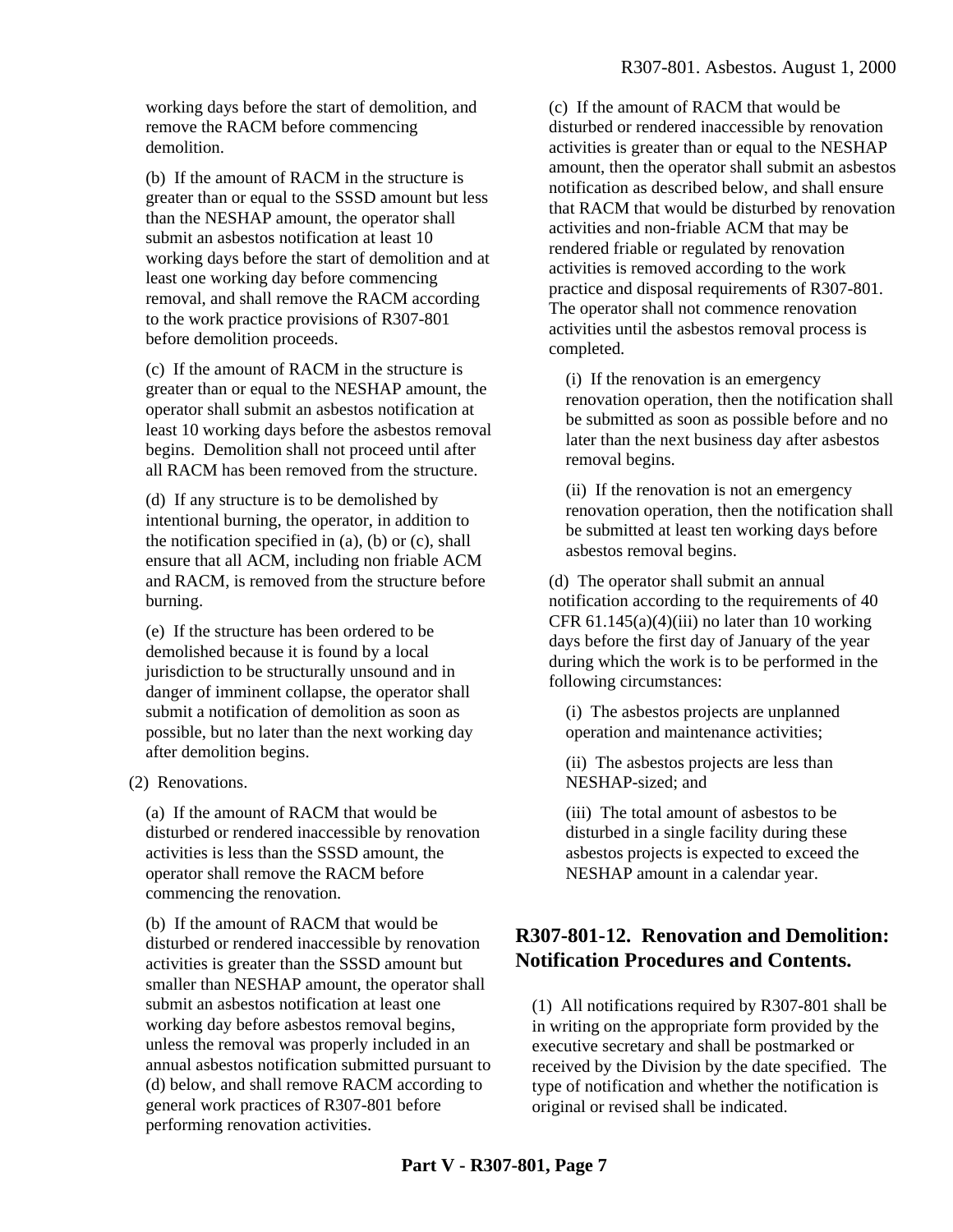(2) If the notification is an original notification of demolition, an original asbestos notification for a NESHAP- sized asbestos project, or an original annual notification, the written notice shall be sent with an original signature by U.S. Postal Service, commercial delivery service, or hand delivery. If U.S. Postal Service is used, the submission date is the postmark date. If other service or hand delivery is used, the submission date is the date that the document is received at the Division.

(3) An original asbestos notification for a less than NESHAP-sized asbestos project or any revised notification may be submitted by any of the methods in (2), or by facsimile, by the date specified in R307-801-11. The sender shall ensure that the fax is legible.

(4) All original notifications shall contain the following information:

(a) The name, address, and telephone number of the owner of the structure, and of any contractor working on the project;

(b) Whether the operation is a demolition or a renovation project;

(c) A description of the structure that includes the size in square feet or square meters, the number of floors, the age, and the present and prior uses of the structure;

(d) The procedures, including analytical methods, used to inspect for the presence of ACM;

(e) The location and address, including building number or name and floor or room number, street address, city, county, state, and zip code of the structure being demolished or renovated;

(f) A description of procedures for handling the discovery of unexpected ACM or of nonfriable ACM that has become friable or regulated;

(g) A description of planned demolition or renovation work, including the demolition and renovation techniques to be used and a description of the affected structural components.

(5) In addition to the information in (4) above, an original demolition notification shall contain the following information:

(a) An estimate of the amount of non-friable and non-regulated ACM that will not become regulated as a result of demolition activities and

that will remain in the building during demolition;

(b) The starting and ending dates of demolition activities; and

(c) If the structure will be demolished under an order of a state or local government agency, the name, title, and authority of the government representative ordering the demolition, the date the order was issued, and the date the demolition was ordered to commence. A copy of the order shall be attached to the notification.

(6) In addition to the information in (4) and (5) above, an original asbestos notification or an annual notification shall contain the following information:

(a) An estimate of the approximate amount of ACM to be stripped, including which units of measure were used;

(b) The scheduled starting and completion dates of asbestos removal work in a renovation or demolition;

(c) The beginning and ending dates for preparation and asbestos removal, and of renovation activities if applicable;

(d) If an emergency renovation operation will be performed, the date and hour the emergency occurred, a description of the event and an explanation of how the event has caused unsafe conditions or would cause equipment damage or unreasonable financial burden;

(e) A description of work practices and engineering controls to be used to prevent emissions of asbestos at the demolition or renovation work site;

(f) The name and location of the waste disposal site where the asbestos waste will be deposited, including the name and telephone number of the waste disposal site contact;

(g) The name, address, contact person, and phone number of the waste transporters; and

(h) The name, contact person, and phone number of the person receiving the waste shipment record as required by 40 CFR 61.150(d)(1).

(7) A revised notification shall contain the following information:

(a) The name, address, and telephone number of the owner of the structure, and any demolition or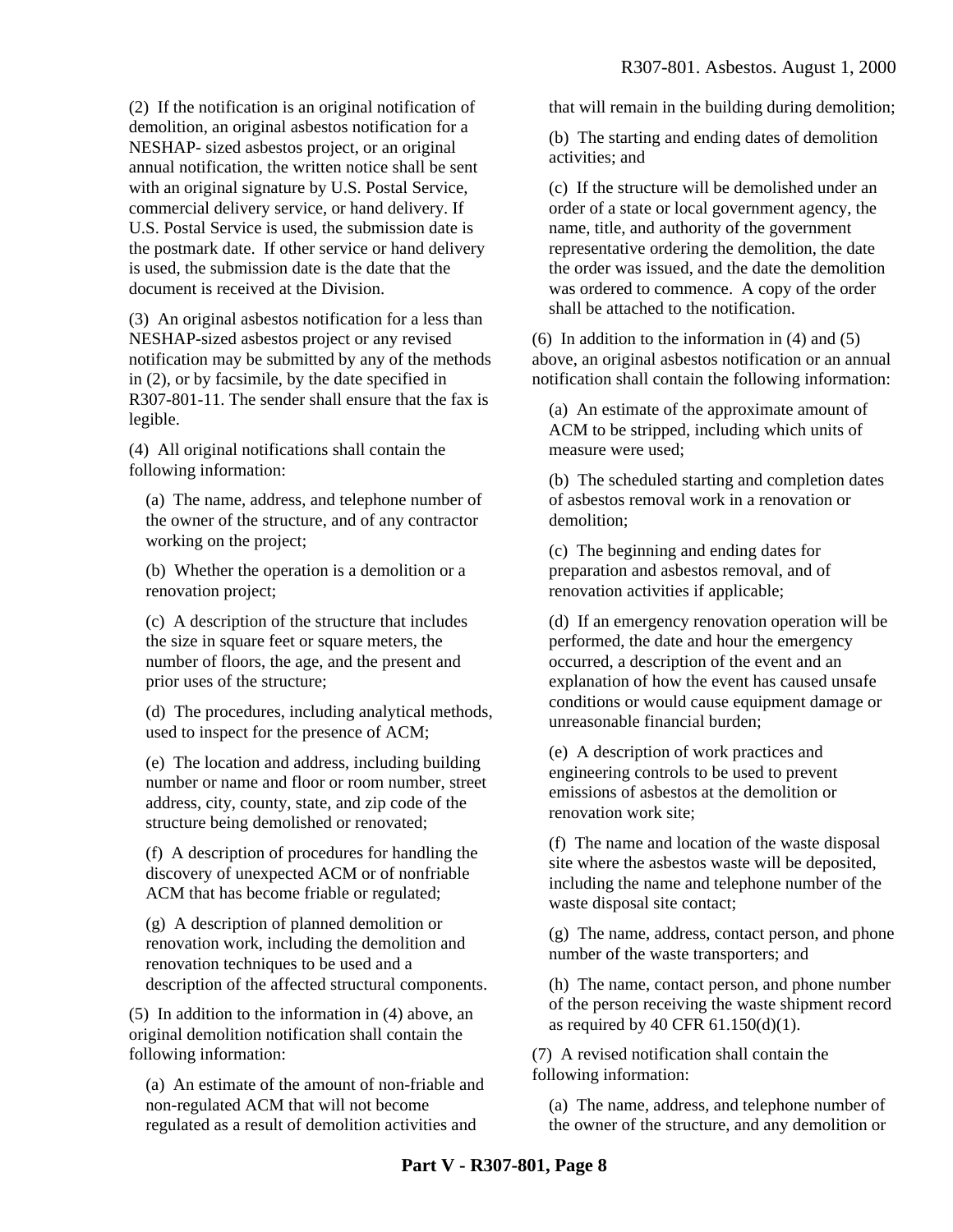asbestos abatement contractor working on the project;

(b) Whether the operation is a demolition or a renovation project;

(c) The date that the original notification was submitted;

(d) The applicable original start and stop dates for asbestos removal, renovation, or demolition;

(e) Revised start and stop dates, if applicable, for asbestos removal or demolition activities;

(f) Changes in amount of asbestos to be removed, if applicable; and

(g) All other changes.

(8) If a NESHAP-sized asbestos project that requires a notification under (4) above or a demolition project that requires a notification under (4) above will commence on a date other than the date submitted in the original written notification, the executive secretary shall be notified of the new starting date by the following deadlines.

(a) If the new starting date is later than the original starting date, notice by telephone shall be given as soon as possible before the original starting date and a revised notice shall be submitted in accordance with R307-801-12(7) as soon as possible before, but no later than, the original starting date.

(b) If the new starting date is earlier than the original starting date, submit a written notice in accordance with R307-801-12(7) at least ten working days before beginning the project.

(c) In no event shall an asbestos project covered by this subsection begin on a date other than the new starting date submitted in the revised written notice.

# **R307-801-13. Renovation and Demolition: Requirements for Certified Workers.**

(1) A supervisor who has been certified under R307-801 shall be on site during asbestos project setup, asbestos removal, stripping, cleaning and dismantling of the project, and other handling of uncontainerized RACM.

(2) All persons handling greater than the SSSD amount of uncontainerized RACM shall be workers or supervisors certified under R307-801.

# **R307-801-14. Renovation and Demolition: Asbestos Work Practices.**

**(1) Persons performing any asbestos project shall follow the work practices in this subsection. Where the work practices in R307-801-14(1) and (2) are required, wrap and cut, open top catch bags, glove bags, and mini-enclosures may be used in combination with those work practices.**

(a) Adequately wet RACM with amended water before exposing or disturbing it.

(b) Install barriers and post warning signs to prevent access to the work area. Warning signs shall conform to the specifications of 29 CFR 1926.1101(k)(7).

(c) Keep RACM adequately wet until it is containerized and disposed of in accordance with R307-801-15.

(d) Ensure that RACM that is stripped or removed is promptly containerized.

(e) Prevent visible particulate matter and uncontainerized asbestos-containing debris and waste originating in the asbestos work area from being released outside of the negative pressure enclosure or designated work area.

(f) Filter all waste water to 5 microns before discharging it to a sanitary sewer.

(g) Decontaminate the outside of all persons, equipment and waste bags before they leave the work area.

(h) Apply encapsulant to RACM that is exposed but not removed during stripping.

(i) Clean the work area, drop cloths, and other interior surfaces of the enclosure using HEPA vacuum and wet cleaning techniques until there is no visible residue before dismantling barriers.

(j) After cleaning and before dismantling enclosure barriers, mist the space and surfaces inside of the enclosure with a penetrating encapsulant designed for that purpose.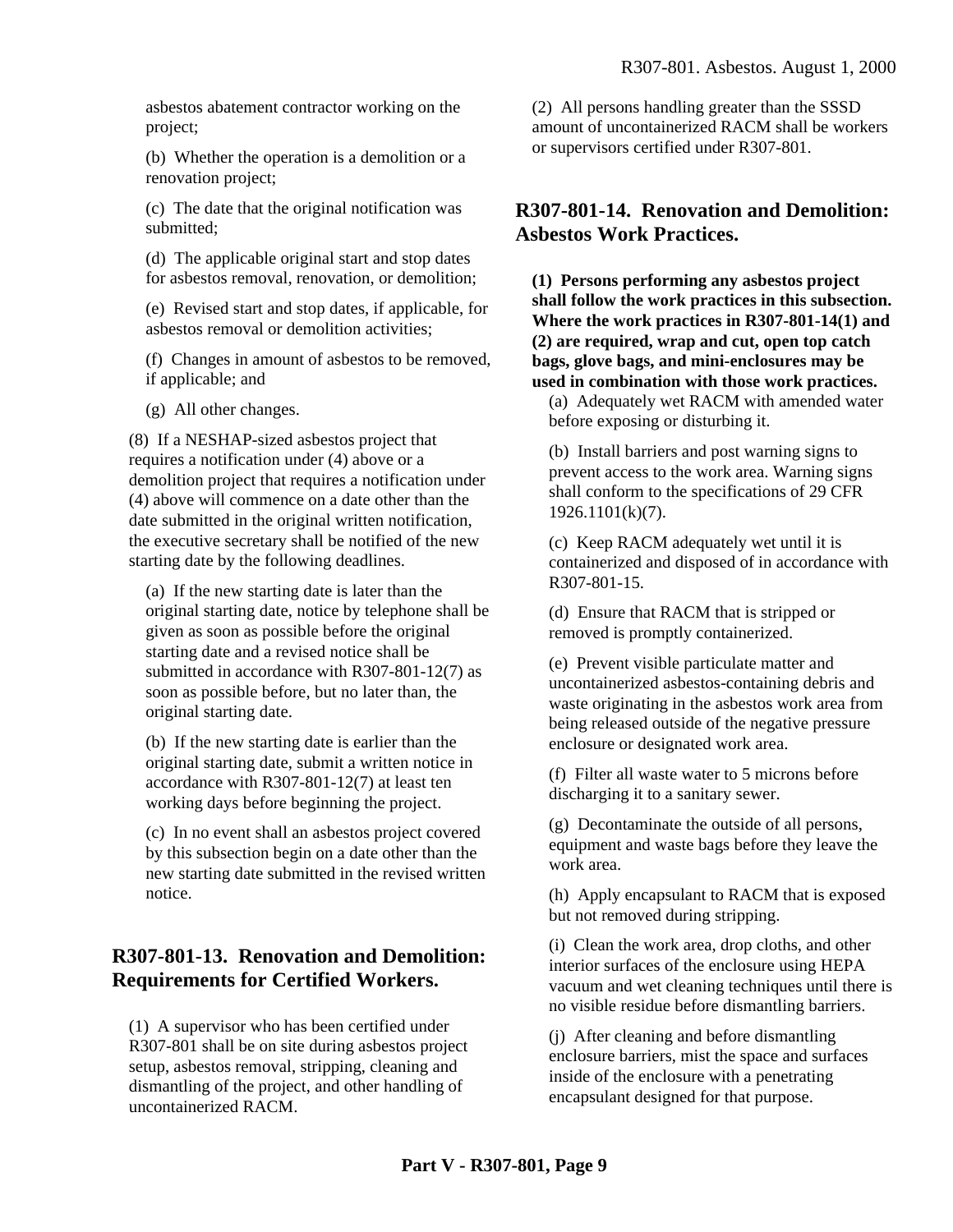(k) Handle and dispose of friable ACM or RACM according to the disposal provisions of R307-801.

#### **(2) All operators of NESHAP-sized asbestos projects shall install a negative pressure enclosure using the following work practices.**

(a) All openings to the work area shall be covered with at least one layer of 6 mil or thicker polyethylene sheeting sealed with duct tape or an equivalent barrier to air flow.

(b) If RACM debris is present, the site shall be prepared by removing the debris using the work practice and disposal requirements of R307-801. If the total amount of loose visible RACM debris throughout the entire work area is less than the SSSD amount, then site preparation may begin after notification and before the end of the ten-day waiting period.

(c) All persons shall enter and leave the negative pressure enclosure or work area only through the decontamination unit.

(d) All persons subject to R307-801 shall shower before entering the clean-room of the decontamination unit when exiting the enclosure.

(e) No materials may be removed from the enclosure or brought into the enclosure through any opening other than a waste load-out or a decontamination unit.

(f) The negative pressure enclosure of the work area shall be constructed with the following specifications:

(i) Apply at least two layers of 6 mil or thicker polyethylene sheeting or its equivalent to the floor extending at least one foot up every wall and seal in place with duct tape or its equivalent;

(ii) Apply at least 2 layers of 4 mil or thicker polyethylene sheeting or its equivalent to the walls without locating seams in wall or floor corners;

(iii) Seal all seams with duct tape or its equivalent; and

(iv) Maintain the integrity of all enclosure barriers.

(v) Where a wall or floor will be removed as

part of the asbestos project, polyethylene sheeting need not be applied to that component.

(g) View ports shall be installed in the enclosure or barriers where feasible. View ports shall be:

(i) At least one foot tall and one foot wide;

(ii) Made of clear material that is impermeable to the passage of air, such as an acrylic sheet;

(iii) Positioned so as to maximize the view of the inside of the enclosure from a position outside the enclosure; and

(iv) Accessible to a person outside of the enclosure.

(h) A decontamination unit shall be constructed according to the following specifications:

(i) The unit shall be attached to the enclosure or work area;

(ii) The decontamination unit shall consist of at least 3 chambers as specified by 29 CFR  $1926.1101(i)(1);$ 

(iii) The clean room, which is the chamber that opens to the outside, shall be no less than 3 feet wide by 3 feet long;

(iv) The dirty room, which is the chamber that opens to the negative pressure enclosure or the designated work area, shall be no less than 3 feet wide by 3 feet long;

(v) The dirty room shall be provided with an accessible waste bag at any time that asbestos work is being done.

(i) A separate waste load-out following the specifications below may be attached to the enclosure for removal of decontaminated waste containers and decontaminated or wrapped tools from the enclosure.

(i) The waste load-out shall consist of at least one chamber constructed of 6 mil or thicker polyethylene walls and 6 mil or thicker polyethylene flaps or the equivalent on the outside and inside entrances;

(ii) The waste load-out chamber shall be at least 3 feet long, 3 feet high, and 3 feet wide; and

(iii) The waste load-out supplies shall be sufficient to decontaminate bags, and may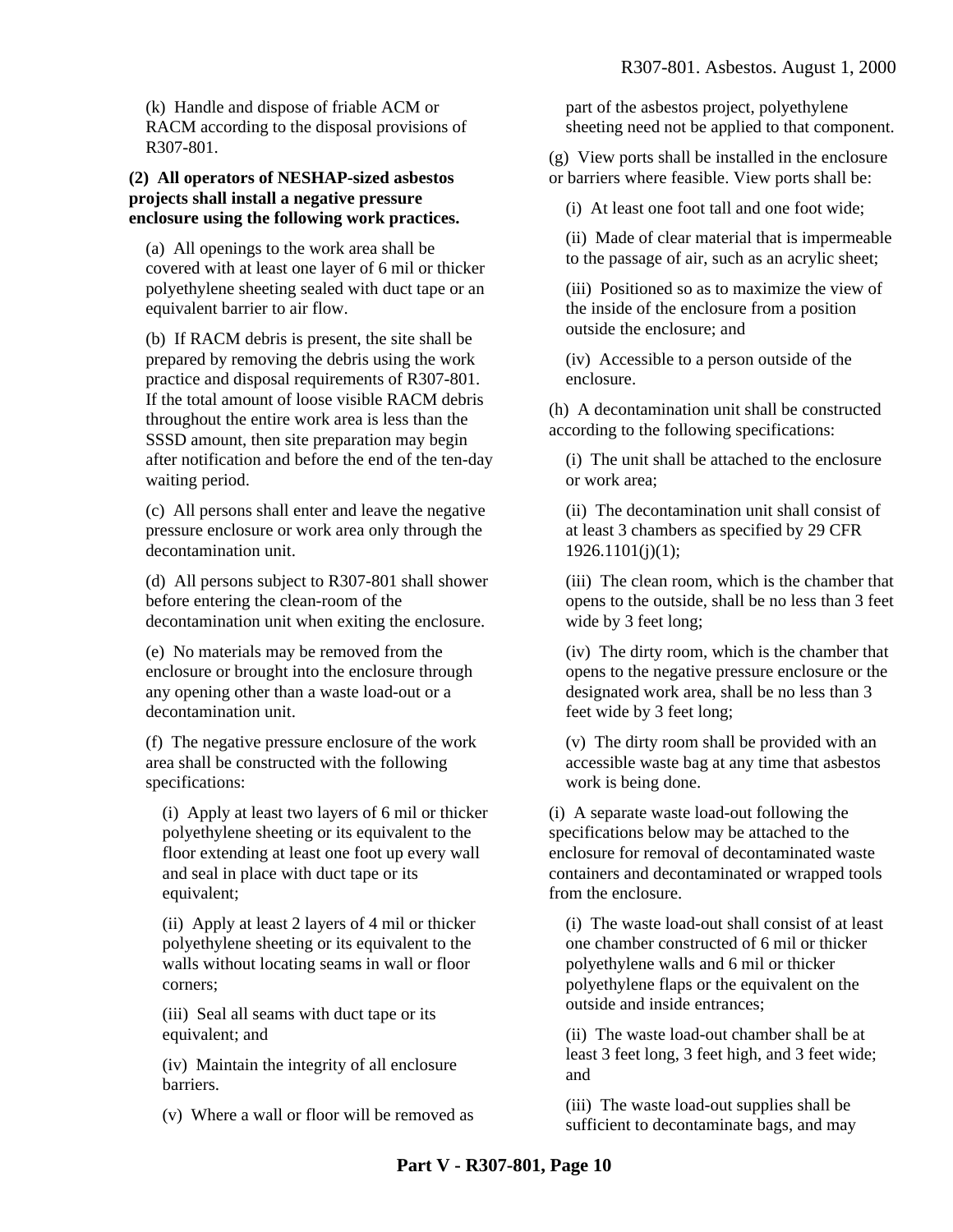include a water supply with filtered drain, clean rags and clean bags.

(j) Negative air pressure and flow shall be established and maintained within the enclosure by:

(i) Maintaining four air changes per hour in the enclosure;

(ii) Routing the exhaust from HEPA filtered ventilation units to the outside of the structure whenever possible;

(iii) Maintaining a minimum of 0.02 column inches of water pressure differential relative to outside pressure; and

(iv) Maintaining a monitoring device to measure the negative pressure in the enclosure.

#### **(3) In lieu of two layers of polyethylene on the walls and the floors as required by R307-801- (2)(f)(i) and (ii), the following work practices and controls may be used only under the circumstances described below:**

(a) *If an asbestos project is conducted in a crawl space or pipe chase* and the available space is less that 6 feet high or is less than 3 feet wide, then the following may be used:

(i) Drop cloths extending at least 6 feet around all RACM to be removed, or extended to a wall and attached with duct tape or equivalent; and

(ii) Either glovebags, wrap and cut, or the open top catch bag method must be used. The open top catch bag method may be used only if the material to be removed is pre-formed RACM pipe insulation.

(b) *Scattered ACM*. If the RACM is scattered in small patches, such as isolated pipe fittings, the following procedures may be used.

(i) Glovebags, mini-enclosures as described in R307-801-14(5), or wrap and cut methods with drop cloths large enough to capture all RACM fragments that fall from the work area may be used.

(ii) If all asbestos disturbance is limited to the inside of negative pressure glovebags or minienclosure, then openings need not be sealed and negative pressure need not be maintained outside of the glovebags or mini-enclosure

during the asbestos removal operation.

(iii) A remote decontamination unit may be used as described in R307-801-14(5)(d) only if an attached decontamination unit is not feasible.

#### **(4) During outdoor asbestos projects, the work practices of R307-801-8 shall be followed, with the following modifications:**

(a) Negative pressure need not be maintained if there is not an enclosure;

(b) Six mil polyethylene or equivalent drop cloth large enough to capture all RACM fragments that fall from the work area shall be used; and

(c) A remote decontamination unit as described in R307-801-14(5)(d) may be used.

#### **(5) Special work practices.**

(a) *If the wrap and cut method is used*:

(i) The component shall be cut at least 6 inches from any RACM on that component;

(ii) If asbestos will be removed from the component to accomodate cutting, the asbestos removal shall be done using a single glove bag for each cut, and no RACM shall be disturbed outside of a glove bag;

(iii) The wrapping shall be leak tight and shall consist of two layers of 6 mil polyethylene, each individually sealed with duct tape, and all RACM between the cuts shall be sealed inside wrap; and

(iv) The wrapping shall remain intact and leaktight throughout the removal and disposal process.

(b) *If the open top catch bag method is used:*

(i) Asbestos waste bags that are leak tight and strong enough to hold contents securely shall be used;

(ii) The bag shall be placed underneath the stripping operation to minimize ACM falling onto the drop cloth;

(iii) All material stripped from the component shall be placed in the bag;

(iv) One worker shall hold the bag and another worker shall strip the ACM into the bag; and